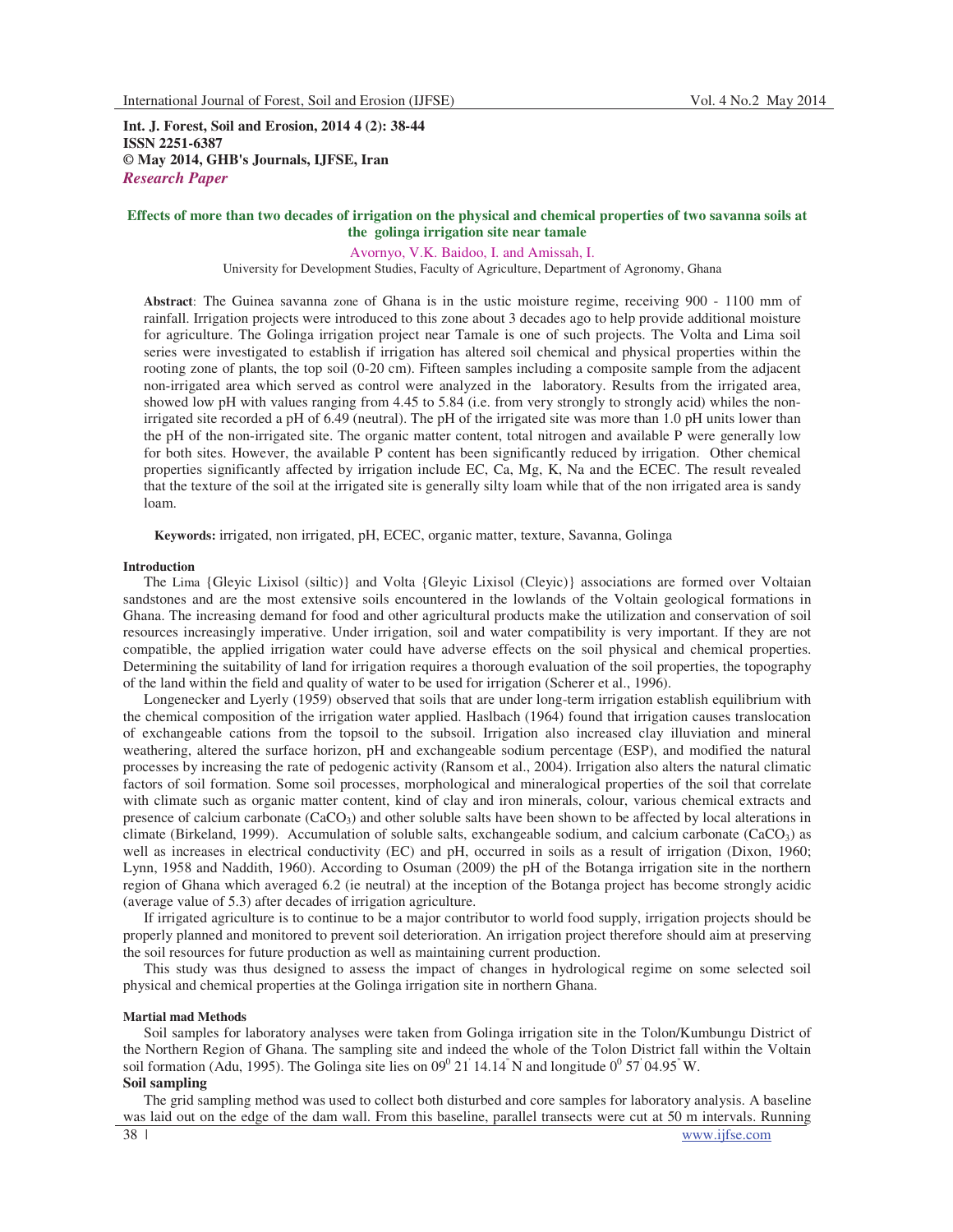perpendicular to the baseline were transects that were also cut at 50 m intervals to give a square grid of 50 m x 50 m. Fourteen soil samples were systematically taken from the intersection of these grids. One composite sample was also taken from an adjacent non-irrigated field to serve as control. The bulk samples were air-dried and sieved to eliminate particles  $> 2$  mm. Soil chemical properties such as pH, electrical conductivity (EC), extractable bases, exchange acidity, effective cation exchange capacity (ECEC), percentage base saturation (PBS), organic matter content, total nitrogen (N), available phosphorous (P) were determined. Physical properties such as bulk density, porosity, texture and moisture content were also determined.



**Figure 1.** A 3D view of the Golinga Irrigation site

## **Chemical analyses**

**pH (1:1 H2O)** was determined in water with a glass electrode at a soil to water ratio of 1:1.

**Electrical conductivity (EC)** was determined by the saturation paste-extract method.

**Extractable bases** were determined by the Ammonium acetate (NH4OAc) method using neutral 1M NH4OAc pH 7 solution. Calcium (Ca) and magnesium (Mg) contents were determined using EDTA titration, while sodium (Na) and potassium (K) were determined by flame photometer.

**Exchange acidity** was determined by Mehlich's barium chloride-triethanolamine extraction, buffered at pH 8.2 (Mehlich, 1938). The soil was leached with an unbuffered salt solution (1M KCl solution) and Al in the leachate measured by titration (Coleman et al., 1959; Lin and Coleman, 1960; Mc Lean, 1965).

**The Effective Cation Exchange Capacity (ECEC)** was calculated by sum of the acidic and basic cations.

**Percentage Base Saturation (PBS)** was derived by expressing the total extractable bases (TEB) as a percentage of the ECEC.

**Organic matter.** Organic carbon content of the soil was determined using the Walkley Black (1935) procedure. Organic carbon content was converted to organic matter content by multiplying the organic carbon values with 1.724 Van Bemmelen factor.

**Total nitrogen** was determined by the Kjeldahl method.

**Available phosphorous (P)** was determined according to the method by Bray and Kurtz (1945).

# **Physical analyses**

**Particle size distribution** was determined using the Bouyoucos Hydrometer method as modified by Day (1965).

**Bulk density** was determined by the core method. Core samples were oven dried after which the samples were weighed, and the oven-dry weight divided by the soil volume.

$$
\rho_{b} = \frac{M_{2} - M_{1}}{V}
$$

Where: M2 is mass of dry soil and core sampler

M1 is mass of core sampler and

V is volume of core sampler

**Porosity** was determined using the formula:

$$
\frac{\rho_b}{\text{pore space}} = 100 - \frac{\rho_b \times 100}{\rho s}
$$

Where:  $\rho_b$  = bulk density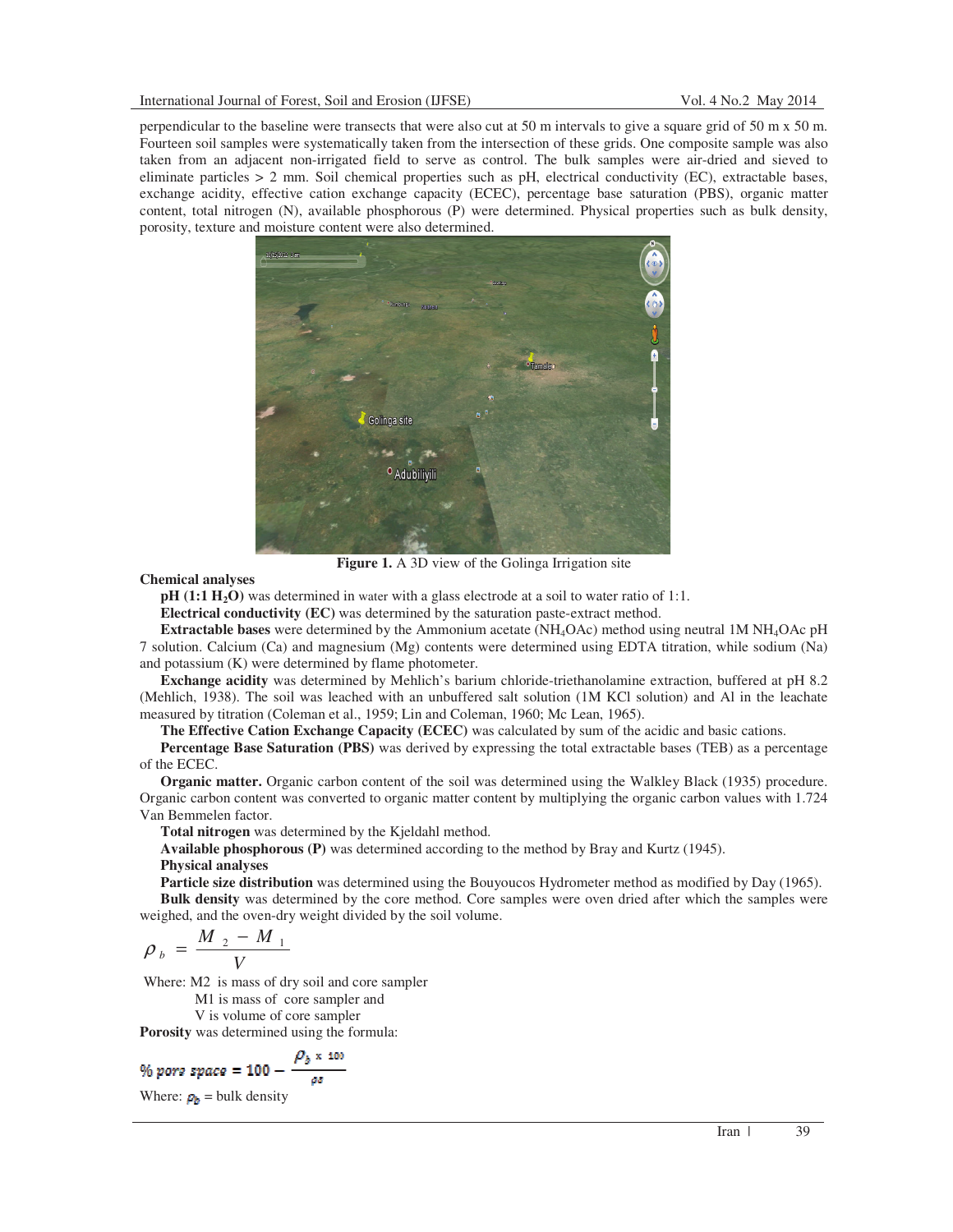# $P_s$  = particle density

## **Results**

## **Soil reaction (pH**) **and electrical conductivity (EC)**

The results of the pH analysis for all the fifteen (15) soil samples are given in (Table 1). The pH in water ranged from 4.45 to 5.84 that is, from very strongly to strongly acidic. The non-irrigated site recorded a pH of 6.63 (neutral). The pH values of the irrigated site are below the ideal nutrient solution pH of 6.0 to 6.5 (Brady and Weil, 2008). The pH of the irrigated site was significantly lower (P <0.001 ) than the non irrigated site (Table 3). The non-irrigated soil pH of 6.49 (neutral) showed the irrigated soils to be 10 times more acidic. The soil pH scale is logarithmic, meaning that each whole number is a factor of 10 larger or smaller than the ones next to it. Changes in soil pH resulting from changes in hydrological regime of soils have been widely reported (Cline 1961; Amatekpor, 1989, 1995; Ransom, et al., 2004). The pH values obtained from the irrigated site suggest that appreciable amounts of extractable bases have been leached from the surface layers of the soils. The acidity of the irrigated site might also be due to continuous application of ammonium sulphate fertilizer which is commonly used in most rice fields. The ammonium fertilizers undergo nitrification to release  $H^+$  as follows:

 $NH_4 + 2O_2 \rightarrow NO_3^- + 2H^+ + H_2O$ 

The low soil pH on the irrigated site may also affect phosphorous availability. Phosphorus is available to plants when soil pH is between 6.0 and 7.0 (Spector et al., 2001). If the soil solution is too acidic plants cannot utilize N, P, K and other nutrients they need. At pH of 4.45 to 5.84, nodulation of legumes may also be affected as it is reported that most legumes are able to nodulate and fix atmospheric Nitrogen into the soils at pH between 6.0 and 7.0 (Spector et al., 2001). Soil pH recorded at the irrigation site may also have negative effects on applied pesticides, herbicides and fungicides because these chemicals may not be absorbed by plants at low pH and may end up in garden water and rain water runoff, where they eventually become pollutants in streams, rivers, lakes, and ground water (Spector et al., 2001). The finding on pH at the Golinga site is corroborated by Osuman (2009), who reported that pH of soils at the Botanga irrigation site which averaged 6.2 (neutral) at the inception of the project has become strongly acidic (average value of 5.3) after about three decades of irrigation agriculture.

Electrical conductivity of the irrigated site ranged from 0.13 to 0.99 mmhos/cm (Table 1). The EC value for the non – irrigated site was 0.35. The results revealed that the soils were non saline However, the average EC value of 0.58 mmhos/cm of the irrigated site was significantly higher  $(P = 0.003)$  than that of the non irrigated site (0.35) mmhos/cm) indicating a trend towards salinity (Table 3).

### **Soil organic matter (OM)**

 The organic matter content in the soil varied from 0.76% - 1.81% (Table 1). The low organic matter content recorded at the site might be due to the lack of decomposable materials such as grass vegetation and crop residue due to frequent burning observed at the site. Even if these decomposable materials are available, the low pH (4.45 to 5.84) content of the soil may also affect decomposition by lowering the availability of soil microorganisms for decomposition. Nartey (1994) cited poor internal drainage as a problem affecting in situ decomposition of organic matter of soils in the interior Guinea savanna. The soils of northern Ghana have been widely reported to be low in organic matter content ( Adu, 1995). Irrigation did not affect soil organic matter content.

### **Total Nitrogen (N) and Available Phosphorous (P)**

The soil was found to contain very low amounts of N with values ranging from 0.01 to 0.07% (Table 1). Brady and Weil (2008) reported N content of 0.15% as being representative of cultivated soils. The low Nitrogen content of the soil might be due to high nitrogen utilization by plants and high denitrification. In flooded soils such as those found in natural wetlands and rice paddies, losses of nitrogen by denitrification may be very high (Brady and Weil, 2008).

The available phosphorus (P) content of the soil was also low, ranging from 1.67 mg/kg to 6.22 mg/kg for the irrigated field and 12.3 mg/kg for the non-irrigated field (Table 1). Most Ghanaian soils are inherently deficient in P because they are highly weathered and have low levels of mineral apatite (Nye and Bertheux, 1957; Acquaye and Oteng, 1972). Similarly, soils in northern Ghana have been reported to contain low levels phosphorous (Russell, 1973; Nartey, 1994). Phosphorous fixation by Al has also been reported to be responsible for the low P content of soils in northern Ghana (Nartey, 1994). In spite of the reported inherent low P in the soils of northern Ghana, irrigation was found to have significantly reduced  $(P < 0.001)$  P content. The low pH of the irrigated field may be responsible for the low P. Phosphorous tends to be fixed in acidic soils. There was a high and positive correlation (r  $= 0.88$ ) between pH and P (Figure 1).

#### **Extractable bases and effective cation exchange capacity (ECEC)**

The relative abundance of extractable bases in the soil was in order  $Ca^{2+} > Mg^{2+} > K^+ > Na^+$ . The Ca content ranged from 4.5 to 0.7 cmol/kg in the irrigated site while a value of 4.0 cmol/kg was obtained for the non irrigated site. The  $Mg^{2+}$  content ranged from 0.4 – 2.4 cmol/kg. The values of K<sup>+</sup> were low with values ranging from 0.11 to 0.47 cmol/kg. The values obtained for Na content were also low and ranged from 0.3 to 0.55 cmol/ kg. The effective cation exchange capacity of the soil was therefore low with values ranging from 2.17 to 8.41 cmol/kg (Table 1).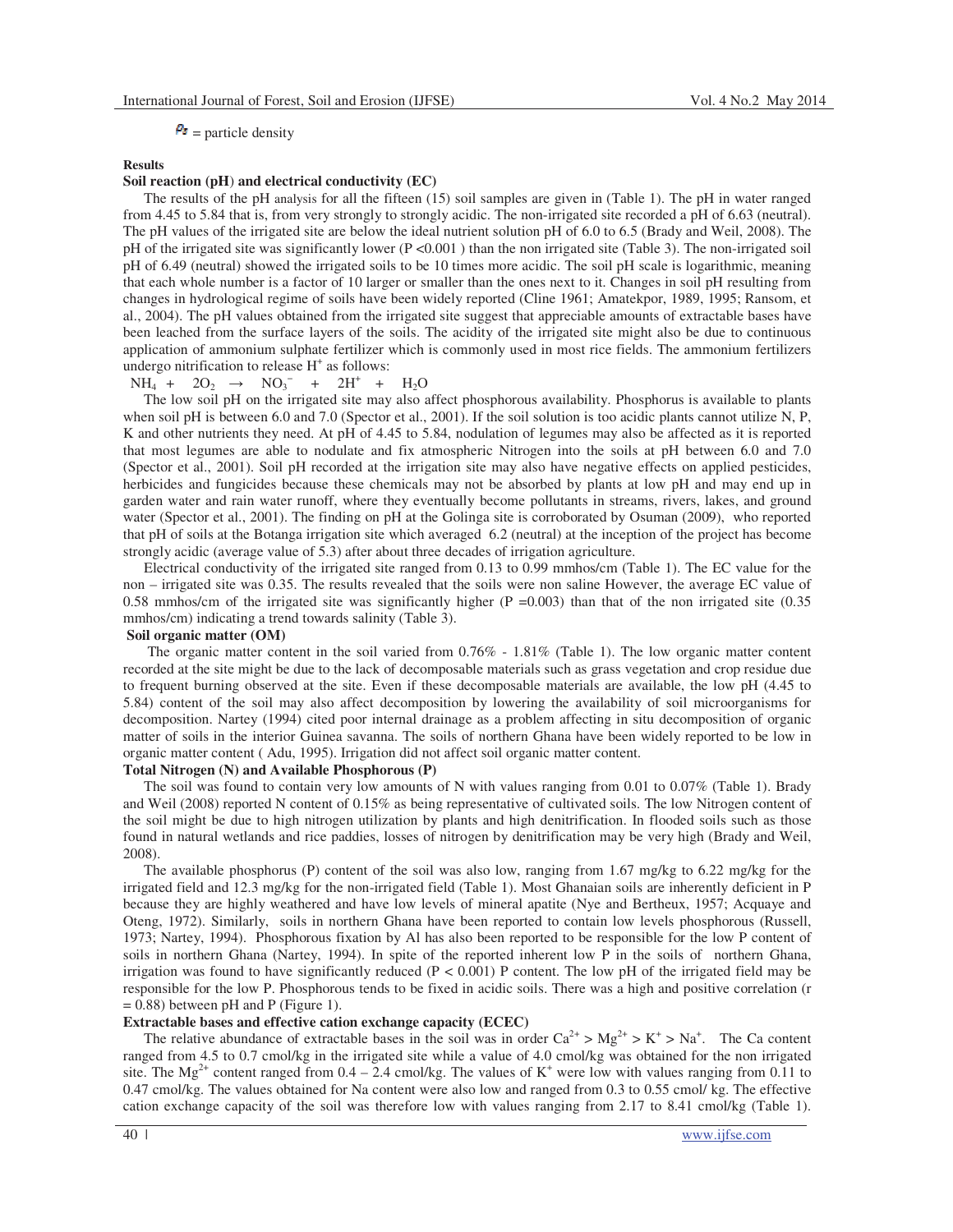Irrigation was found to have significantly reduced all the basic cations (Table 3). The ECEC was thus significantly affected  $(P < 0.001)$  by irrigation.

However, the ECEC at both sites is within  $3 - 15$  cmol/kg range reported for most mineral soils (Buol et al., 2003). Tiessen et al. (1991) described the soils in Northern Ghana as having low ECEC because their mineralogy is dominated by low activity clay and quartz.

## **Particle size distribution**

The results of the particle size analysis are given in (Table 2). Out of the fifteen (15) soil samples analysed, nine (9) were found to be silty loam in texture. The particle size distribution of the soil at the site is in order:  $silt > sand >$ clay (Table 2). The result revealed that the texture of the soil at the irrigated site was generally silty loam, whereas the texture of the non – irrigated plot was sandy loam. Over half of the particles were found to be silt size particles. The high silt content is indicative of their formation from alluvial flood sloughs (Kranjac, 1999). Silt contained in irrigation water might be the source of the silty nature of the top soils at the Golinga irrigation site **Bulk density and Porosity** 

The bulk density of the soil was low ( $\leq 1.5$  g/cm<sup>3</sup>). The porosity of the soil was thus found to be above 50 % (Table 2). The average bulk density value of 1.3 g/cm<sup>3</sup> is below the critical value of 2.1 g/cm<sup>3</sup>, beyond which the plant growth is severely limited (Kar *et al.,* 1996). The low bulk density recorded at the site may be due to the textural class (silt loam). These soils generally have low bulk density in contrast to sandy soils. The values obtained are within the range of  $1.15$ g/cm<sup>3</sup> -  $1.89$ g/cm<sup>3</sup> given by Agyare (2004) as bulk density of top soils in the Tolon – Kumbungu district. This finding is in contrast with Osuman (2009) who reported that the bulk density of soils at the Botanga site has increased because of the years of irrigation agriculture.

The porosity of the soil is moderate a little above 50 %. According to Brady and Weil (2008), an "ideal" medium-textured, well-granulated surface soil in good condition for plant growth will have approximately about 50 % of the total soil volume consisting of pores.

|  |  | Table 1: Chemical Properties of soils at the Golinga irrigation and non-irrigated sites |
|--|--|-----------------------------------------------------------------------------------------|
|  |  |                                                                                         |

| $pH(H$ O)       |               |      |             |                | Extractable bases (cmol/kg) |                       |      |      | Exch.<br><b>Acidity</b><br>$(Al + H)$ | <b>ECEC</b> |            |         |         |            |
|-----------------|---------------|------|-------------|----------------|-----------------------------|-----------------------|------|------|---------------------------------------|-------------|------------|---------|---------|------------|
| <b>Samples</b>  | Depth<br>(cm) | 1:1  | O.M<br>$\%$ | EC<br>mmhos/cm | $\mathbf N$<br>$\%$         | $\mathbf{P}$<br>mg/kg | Ca   | Mg   | $\mathbf K$                           | Na          | <b>TEB</b> | cmol/kg | cmol/kg | <b>PBS</b> |
| GP1             | $0 - 20$      | 5.68 | 1.16        | 0.13           | 0.03                        | 4.78                  | 2.7  | 1.6  | 0.18                                  | 0.18        | 4.63       | 1.2     | 5.83    | 79.42      |
| GP <sub>2</sub> | $0 - 20$      | 5.50 | 1.63        | 0.81           | 0.06                        | 5.26                  | 2.7  | 1.6  | 0.23                                  | 0.36        | 4.86       | 0.8     | 5.66    | 85.87      |
| GP3             | $0 - 20$      | 5.84 | 0.94        | 0.32           | 0.02                        | 5.98                  | 0.7  | 0.4  | 0.11                                  | 0.19        | 1.37       | 0.8     | 2.17    | 63.13      |
| GP4             | $0 - 20$      | 4.57 | 1.62        | 0.99           | 0.07                        | 2.07                  | 2.4  | 1.87 | 0.37                                  | 0.44        | 5.08       | 0.8     | 5.88    | 86.39      |
| GP <sub>5</sub> | $0 - 20$      | 4.60 | 1.46        | 0.85           | 0.04                        | 1.40                  | 1.9  | 1.6  | 0.32                                  | 0.55        | 4.34       | 1.1     | 5.44    | 79.78      |
| GP <sub>6</sub> | $0 - 20$      | 4.79 | 0.99        | 0.30           | 0.02                        | 1.91                  | 2.4  | 1.6  | 0.28                                  | 0.19        | 4.47       | 0.9     | 5.37    | 83.24      |
| GP7             | $0 - 20$      | 5.29 | 1.05        | 0.79           | 0.03                        | 3.03                  | 1.3  | 0.8  | 0.11                                  | 0.14        | 2.39       | 0.9     | 3.29    | 72.64      |
| GP8             | $0 - 20$      | 5.50 | 1.4         | 0.68           | 0.05                        | 2.87                  | 2.7  | 1.47 | 0.31                                  | 0.16        | 4.61       | 0.9     | 5.51    | 83.67      |
| GP9             | $0 - 20$      | 5.68 | 1.81        | 0.65           | 0.05                        | 6.22                  | 4.5  | 2.4  | 0.35                                  | 0.22        | 7.51       | 0.9     | 8.41    | 89.3       |
| GP10            | $0 - 20$      | 4.59 | 1.16        | 0.37           | 0.03                        | 3.27                  | 2.4  | 1.2  | 0.31                                  | 0.33        | 4.24       | 0.8     | 5.04    | 84.13      |
| GP11            | $0 - 20$      | 4.73 | 0.76        | 0.71           | 0.01                        | 2.87                  | 1.6  | 1.6  | 0.27                                  | 0.14        | 3.61       | 1.2     | 4.81    | 75.05      |
| GP12            | $0 - 20$      | 4.88 | 1.4         | 0.67           | 0.04                        | 3.35                  | 2.9  | 1.87 | 0.47                                  | 0.3         | 5.58       | 1.0     | 6.58    | 84.8       |
| GP13            | $0 - 20$      | 4.45 | 1.28        | 0.45           | 0.03                        | 1.67                  | 2.1  | 0.8  | 0.18                                  | 0.15        | 3.27       | 1.1     | 4.37    | 74.83      |
| GP14            | $0 - 20$      | 5.56 | 1.11        | 0.49           | 0.04                        | 3.59                  | 2.9  | 0.8  | 0.22                                  | 0.26        | 4.22       | 1.2     | 5.47    | 77.86      |
| Average         | $0 - 20$      | 5.12 | 1.27        | 0.59           | 0.04                        | 4.35                  | 2.37 | 1.40 | 0.27                                  | 0.26        | 4.30       | 0.97    | 5.27    | 80.0       |
| <b>CHK</b>      | $0 - 20$      | 6.63 | 1.22        | 0.35           | 0.03                        | 12.3                  | 4.0  | 1.74 | 0.43                                  | 0.1         | 6.28       | 1.2     | 7.48    | 83.96      |

CHK (Check) = Non-irrigated site. GP(Grid plot) = Irrigated site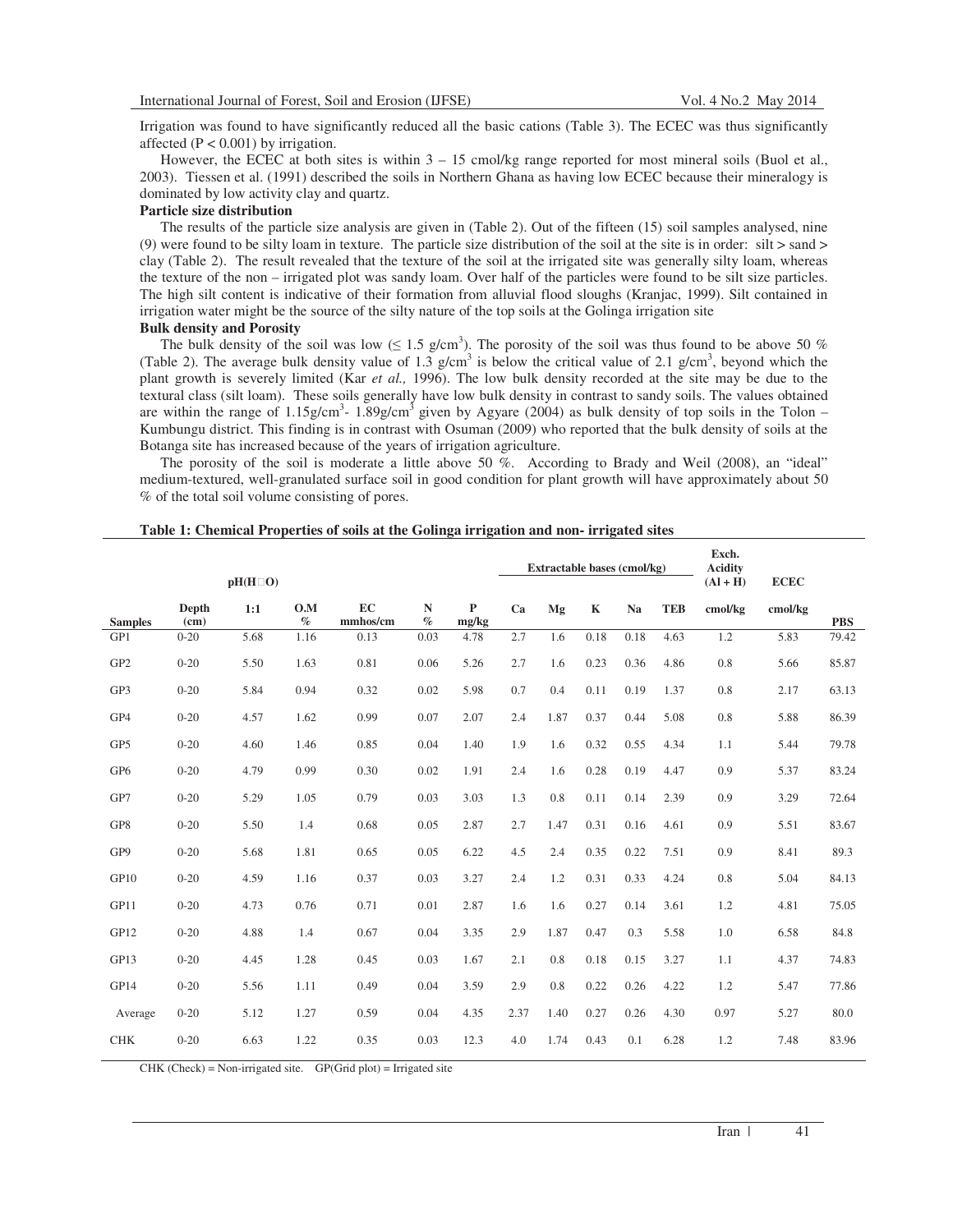| International Journal of Forest, Soil and Erosion (IJFSE) |  |  |  |  |
|-----------------------------------------------------------|--|--|--|--|
|-----------------------------------------------------------|--|--|--|--|

**Table 2 Selected Soil physical properties of soil at Golinga irrigation site** 

|                 |                    |                           | <b>MC</b>        |                          | Particle size distribution |        |            |                |
|-----------------|--------------------|---------------------------|------------------|--------------------------|----------------------------|--------|------------|----------------|
| <b>Samples</b>  | $\rho_b$<br>(g/cm) | <b>Porosity</b><br>$(\%)$ | (AD/OD)<br>Ratio | $\frac{\theta g(\%)}{g}$ | % Sand                     | % Silt | % Clay     | <b>Texture</b> |
| GP1             | 1.4                | $\overline{47}$           | $1.0\,$          | 4.9                      | 47.4                       | 48.6   | 4.0        | Silt Loam      |
| GP <sub>2</sub> | 1.3                | 51                        | 1.1              | 10.5                     | 58.5                       | 34.7   | 6.8        | Sandy Loam     |
| GP3             | 1.4                | 47                        | $1.3\,$          | 28.6                     | 73.0                       | 24.8   | 2.2        | Loamy Sand     |
| GP4             | 1.3                | 55                        | 1.1              | 9.8                      | 43.5                       | 47.3   | 9.2        | Silt Loam      |
| GP <sub>5</sub> | 1.3                | 51                        | 1.2              | 15.1                     | 37.2                       | 53.0   | 9.8        | Silt Loam      |
| GP <sub>6</sub> | 1.3                | 51                        | $1.1\,$          | 7.9                      | 29.9                       | 62.0   | $\ \, 8.0$ | Silt Loam      |
| GP7             | 1.5                | 43                        | 1.1              | 6.2                      | 54.0                       | 43.9   | 2.0        | Sandy Loam     |
| GP8             | 1.4                | 47                        | 1.1              | 14.4                     | 44.5                       | 51.3   | 4.2        | Silt Loam      |
| GP9             | 1.2                | 55                        | 1.1              | 4.4                      | 41.8                       | 50.0   | 8.2        | Silt Loam      |
| GP10            | 1.3                | 51                        | $1.0\,$          | 4.9                      | 49.1                       | 38.9   | 12.0       | Loam           |
| GP11            | 1.3                | 51                        | 1.0              | 2.7                      | 45.8                       | 44.2   | 10.0       | Loam           |
| GP12            | 1.3                | 51                        | 1.0              | 18                       | 35.6                       | 52.2   | 12.2       | Silt Loam      |
| GP13            | 1.2                | 55                        | 1.1              | 9.7                      | 23.9                       | 70.0   | 6.0        | Silt Loam      |
| GP14            | 1.4                | 47                        | 1.1              | $\overline{7}$           | 34.4                       | 61.6   | 4.0        | Silt Loam      |
| ${\rm CHK}$     | 1.4                | 47                        | $1.0\,$          | 2.7                      | 53.9                       | 44.1   | $2.0\,$    | Sandy Loam     |

CHK=Control, GP=Golinga Plot, AD=Air Dry, MC. Moisture Content, OD=Oven Dry, GP=Grid Plot,

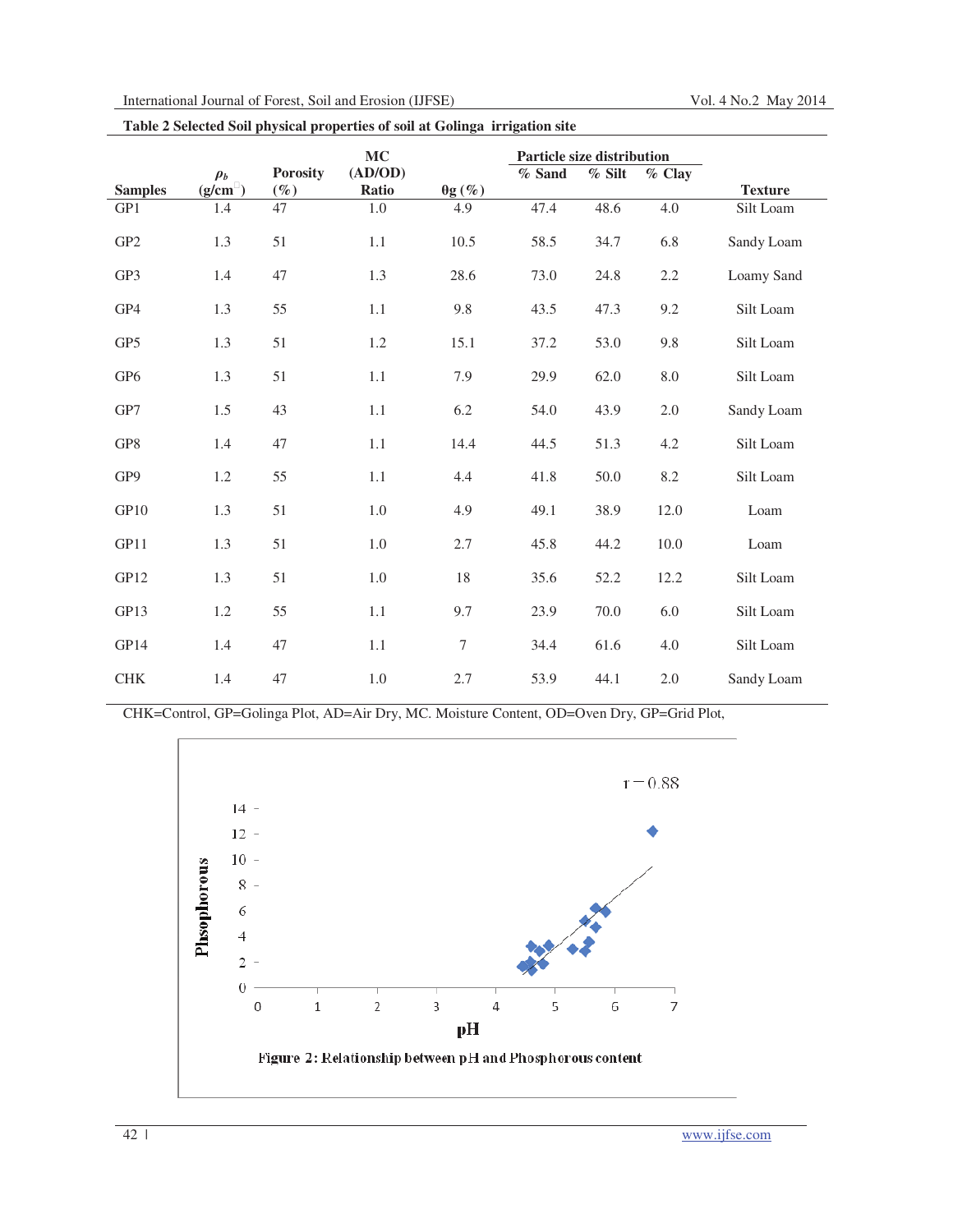|                 |                                    |           |         |         |                             |         |           | Exch.          |             |
|-----------------|------------------------------------|-----------|---------|---------|-----------------------------|---------|-----------|----------------|-------------|
|                 | $\boldsymbol{\mathrm{O}}$<br>pH(H) |           |         |         | Extractable bases (cmol/kg) |         |           | <b>Acidity</b> |             |
|                 |                                    | <b>EC</b> | P       |         |                             |         |           | $(Al + H)$     | <b>ECEC</b> |
| <b>Samples</b>  | 1:1                                | mmhos/cm  | mg/kg   | Ca      | Mg                          | K       | <b>Na</b> | cmol/kg        | cmol/kg     |
| GP1             | 5.68                               | 0.13      | 4.78    | 2.7     | 1.6                         | 0.18    | 0.18      | 1.2            | 5.83        |
| GP <sub>2</sub> | 5.50                               | 0.81      | 5.26    | 2.7     | 1.6                         | 0.23    | 0.36      | 0.8            | 5.66        |
| GP3             | 5.84                               | 0.32      | 5.98    | 0.7     | 0.4                         | 0.11    | 0.19      | 0.8            | 2.17        |
| GP4             | 4.57                               | 0.99      | 2.07    | 2.4     | 1.87                        | 0.37    | 0.44      | 0.8            | 5.88        |
| GP5             | 4.60                               | 0.85      | 1.4     | 1.9     | 1.6                         | 0.32    | 0.55      | 1.1            | 5.44        |
| GP <sub>6</sub> | 4.79                               | 0.30      | 1.91    | 2.4     | 1.6                         | 0.28    | 0.19      | 0.9            | 5.37        |
| GP7             | 5.29                               | 0.79      | 3.03    | 1.3     | 0.8                         | 0.11    | 0.14      | 0.9            | 3.29        |
| GP <sub>8</sub> | 5.50                               | 0.68      | 2.87    | 2.7     | 1.47                        | 0.31    | 0.16      | 0.9            | 5.51        |
| GP <sub>9</sub> | 5.68                               | 0.65      | 6.22    | 4.5     | 2.4                         | 0.35    | 0.22      | 0.9            | 8.41        |
| GP10            | 4.59                               | 0.37      | 3.27    | 2.4     | 1.2                         | 0.31    | 0.33      | 0.8            | 5.04        |
| GP11            | 4.73                               | 0.71      | 2.87    | 1.6     | 1.6                         | 0.27    | 0.14      | 1.2            | 4.81        |
| GP12            | 4.88                               | 0.67      | 3.35    | 2.9     | 1.87                        | 0.47    | 0.3       | 1.0            | 6.58        |
| GP13            | 4.45                               | 0.45      | 1.67    | 2.1     | 0.8                         | 0.18    | 0.15      | 1.1            | 4.37        |
| GP14            | 5.56                               | 0.49      | 3.59    | 2.9     | 0.8                         | 0.22    | 0.26      | 1.2            | 5.47        |
| <b>CHK</b>      | 6.63                               | 0.35      | 12.3    | 4.0     | 1.74                        | 0.43    | 0.1       | 1.2            | 7.48        |
| t - probability | < 0.001                            | $=0.003$  | < 0.001 | < 0.001 | $=0.035$                    | < 0.001 | < 0.001   | < 0.001        | < 0.001     |

| Table 3. Test of significant difference between some soil properties of the irrigated and non irrigated fields |  |  |  |
|----------------------------------------------------------------------------------------------------------------|--|--|--|
|----------------------------------------------------------------------------------------------------------------|--|--|--|

 $CHK$  (Check) = Non-irrigated site. GP(Grid plot) = Irrigated site

#### **Conclusion**

The results of the study suggest that long – term irrigation at the Golinga irrigation site has affected some chemical and physical properties of the soils. Soil pH, EC, P, Ca, Mg, K, Na and the ECEC have all been significantly altered by more than two decades of irrigation at the Golinga site.

### **Reference**

Acquaye D K, Oteng J W (1972). Factors influencing the status of phosphorous in surface soils of Ghana. Ghana Journal of Agriculture Science. 5: 221-228

Adu S (1995). Soils of Bole – Bamboi area; Northern Ghana. Soil Research Institute. (Council for Scientific and Industrial Research) Memoir number 14: 16 -52.

Agyare WA (2004). Soil characterizations and Modeling of spatial distribution of saturated hydraulic conductivity at two sites in the Volta Basin of Ghana. Australian Journal of Soil Research. 46: 5.

Amatekpor J K (1989). The effect of seasonal flooding on the clay mineralogy of a soil series in the Volta Lake draw down area. Land degradation and Rehabilitation. 2: 89-100.

Amatekpor J K (1995). Soil of the Volta Lake draw down area and their suitability for aquaculture. Legon. Agric. Research Extension Journal. 4: 87-96.

Birkeland P W (1999). Soils and geomorphology, 3rd edition Oxford University press, New York. pp 45-52

Bouyoucos G J (1962). Recalibration of hydrometer methods of making mechanical soil analysis. Agronomy Journal 43:434-438.

Brady N C, Weil R R (2008). The nature and properties of soil (14th edition). Prentice- hall Inc. New Jersey.

Bray R H, Kurtz L T (1945). Determination of total, organic, and available forms of phosphorus in soils. Soil Science. 59: 39-45.

Boul S W, Southhard R, Graham R C, Mcdaniel P A (2003). Soil genesis and classification, 5th edition, Iowa State University Press, Ames.

Cline M G (1961). The changing model of soil. Soil Science Society of America Proceedings. 25: 442-445

Coleman N T, Weed S B, Mccracken R J (1959). Cation exchange capacity and exchangeable cations in Piedmont soils of North Carolina. Soil Science Society of America Proceedings 23: 146 – 149.

Day P R (1965). Fractionation and particle size analysis. In. Black, C.A. (ed) methods of soil analysis. Agronomy No. 9 part 1, American Society of Agronomy. Madison, Wisconsin. 545 – 567.

Dixon R M (1960). The effects of irrigation on the chemical properties of some north central and southwestern Kansas soil. Master of Science thesis, Kansas State University.

Haslbach J (1964). The effects of irrigation in changing the properties of soil. III. Changes in some chemical properties of irrigated soil. Soils and fertilizers 28:500

Kar S, Varade S B, Subramanya T K, Ghildga B P, (1996). Soil physical conditions affecting root growth, bulk density and submerged temperature regimes effects. Agronomy journal 68: 23-26.

Kranjac-Berisavljevic G (1999). Recent weather changes in the interior savannah Agro- ecological Zone in Ghana: implication for agricultural production. Presented at Int. conference on Integrated Drought Management Lesson for Sub- Sahara Africa. 20- 22nd September, 1999.

Lin C, Coleman N T (1960). The measurement of exchangeable aluminum in soils and clays. Soil Science Society of America Proceedings. 24:  $444 - 446$ 

Longenecker D E, Lyerly P J (1959). Chemical characteristics of soils of west Texas as affected by irrigation water quality. Soil Science. 87: 207- 216.